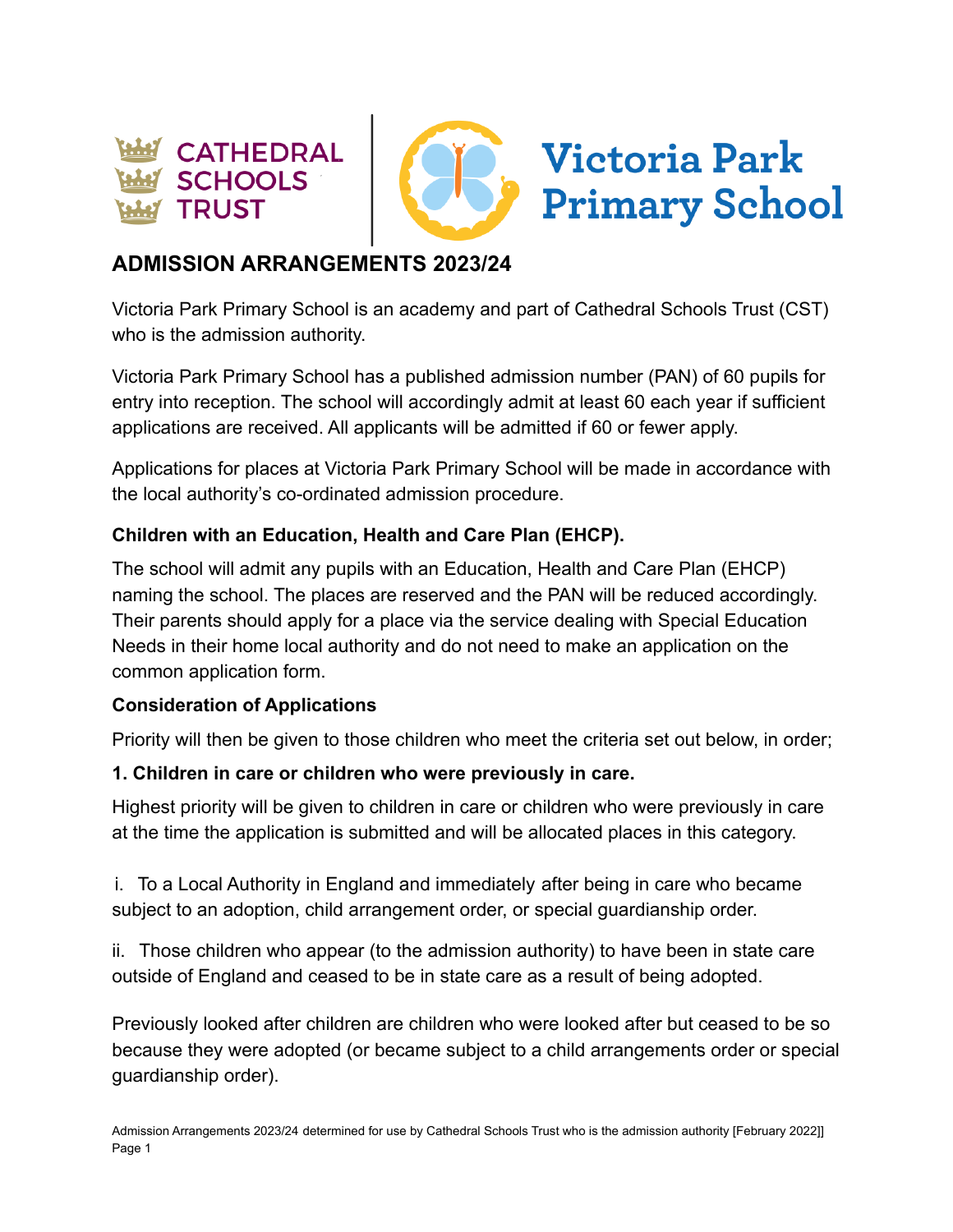# **Children in Care and Children Previously in Care are defined as;**

i. Children in care are children who are in the care of a local authority or provided with accommodation by that authority under section 22 of the Children Act [1989](https://www.legislation.gov.uk/ukpga/1989/41/contents). 1989 [Children's Act](https://www.legislation.gov.uk/ukpga/1989/41/contents)

### ii. Children previously in care

- this includes children who were adopted under the Adoption Act 1976 (see section 12 adoption orders) and children who were adopted under the Adoption and Children Act 2002 (see section 46 adoption orders)
- child arrangements orders are defined in s.8 if the Children Act 1989, as amended by s.12 of the Children and Families Act 2014. Child arrangements orders replaced residence orders and any residence order in force prior to 22 April 2014 is deemed to be a child arrangements order
- in accordance with Section 14A of the Children Act 1989, a Special Guardianship Order is defined as an order appointing one or more individuals to be a child's special guardian (or special guardians)
- Children who appear (to the admission authority) to have been in state care outside of England and ceased to be in state care as a result of being adopted.

#### **2. Siblings**

Next, pupils who will have a sibling on roll at Victoria Park Primary School in the year of entry.

The term "sibling" means a full, half, adopted, step brother or sister, but not cousins or other family members. Step brothers/sisters are defined as children who are not necessarily related biologically (including foster children) but are living in the same household for the majority of the time at the address the admission authority considers to be the address of the child for whom the application is made. A sibling must be living **permanently** with the applicant at the same address at the date of their admission to VPPS. The school may require proof of relationship and/or proof of residence.

#### **3. Staff Criterion<sup>1</sup>**

Next, priority will be given to children of staff who are employed by Cathedral Schools Trust (CST) where their main place of work is Victoria Park Primary School. This will include all teaching and non-teaching staff who;

<sup>1</sup> *The wording in the category has been varied to make it compliant with the revised School Admissions Code 2021.*

Admission Arrangements 2023/24 determined for use by Cathedral Schools Trust who is the admission authority [February 2022]] Page 2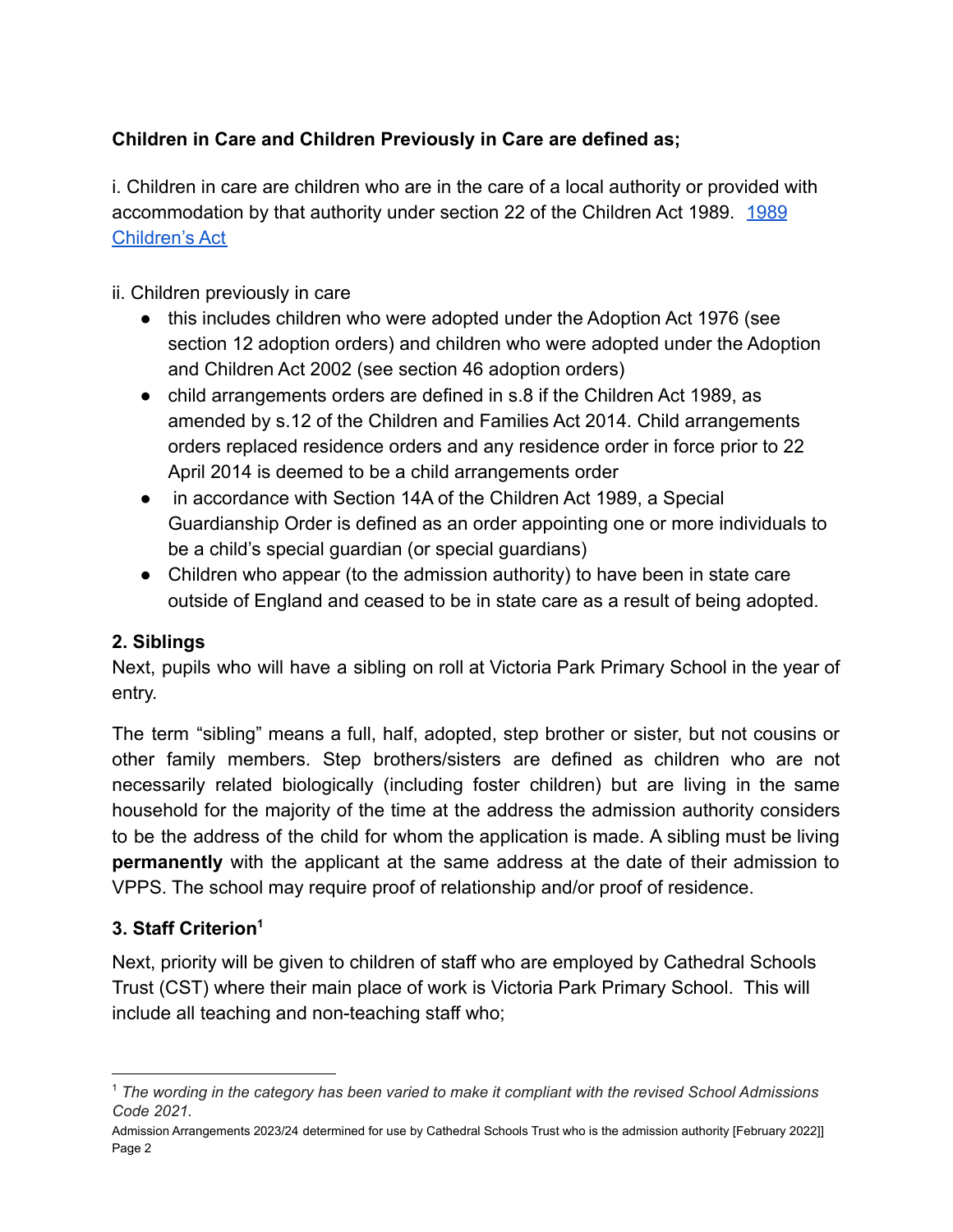- a. have been employed at the School for at least two consecutive years at the time at which the application for admission is made; or
- b. were recruited to fill a vacant post at the School for which there is a demonstrable skill shortage.

Notes;

- A School will be the staff member's main place of work if they are based there for at least 50% of their contracted hours each week during term time.
- Children of staff include their natural or adopted children, children placed with the staff member on a long term foster placement, their step-children (i.e. their spouse's children) and the children of their partner who live with them. In all cases, the child must live at the same permanent address as the staff member.
- A staff member is an employee of CST with a 'continuity of employment' contract who is full time, part time, teaching, leadership or support staff, and who will still be employed by CST in the September the child is admitted.

Parents applying for a place under this criterion should complete the [Staff](https://docs.google.com/document/d/18Eghqdz5V4b8vh3glRR-tK7FAoKjucql/edit?usp=sharing&ouid=111971969837556975984&rtpof=true&sd=true) [Supplementary Information Form](https://docs.google.com/document/d/18Eghqdz5V4b8vh3glRR-tK7FAoKjucql/edit?usp=sharing&ouid=111971969837556975984&rtpof=true&sd=true) (SIF) to CST by 15th January 2023. Please note that the parent applying on the CAF to the home local authority should be the member of staff.

# **4. Geography**

Children living closest to the school as measured in a direct line from the **home address** to the school.

#### **Applicant's Home Address**

A child's permanent home address, where he or she resides with a person with parental responsibility, or with a parent (as defined in Section 576 of the Education Act 1996). It is the address where the child spends the majority of the time. Documentary evidence may be required to confirm a child's home address.

The Admission Authority will not accept more than one address as the child's home address. Where a child regularly lives at more than one address the Admission Authority will have to reach a conclusion about which should be counted as the main address when allocating places, taking relevant evidence into account. Normally this will be the address where the child is registered with a medical GP. Where parents or carers are living separately and do not agree on the child's home address, they are urged to Admission Arrangements 2023/24 determined for use by Cathedral Schools Trust who is the admission authority [February 2022]] Page 3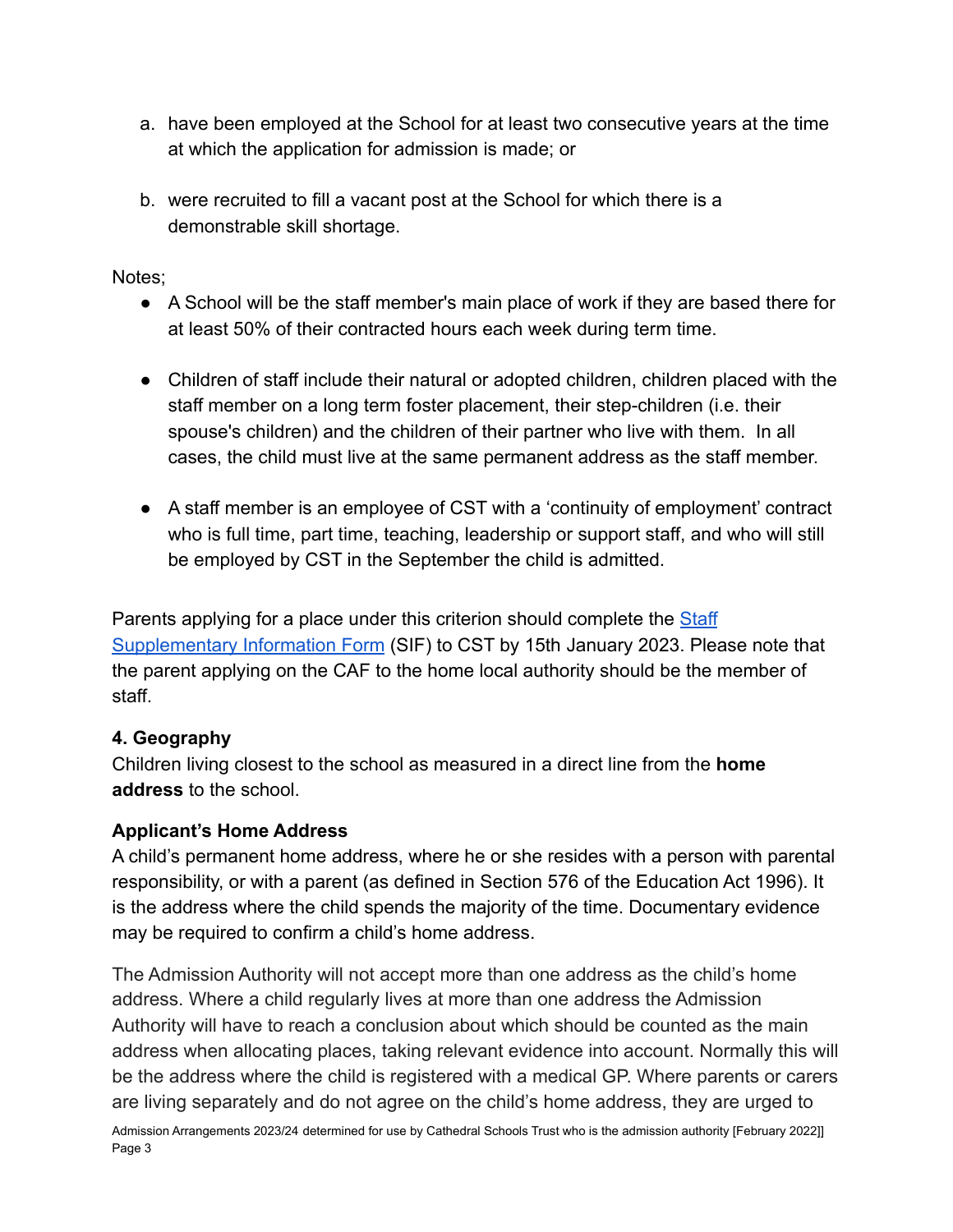reach an agreement. If this does not happen evidence may be required by providing court documents or other legally binding documentation such as a sworn affidavit confirming where the child resides for the majority of the school week. Where satisfactory evidence cannot be provided the Admission Authority will determine the address be used for allocating a school place.

#### **Home to school distance**

Home to school distances will be measured in a direct line from a point on the home address as held by the Local Authority, defined in the Local Land and Property Gazetteer, to a defined point within the main school building using the Local Authority's computerised mapping system. This point is also used for the My [neighbourhood](https://www.bristol.gov.uk/people-communities/my-neighbourhood-search) search [- bristol.gov.uk](https://www.bristol.gov.uk/people-communities/my-neighbourhood-search) information available on the Bristol City Council website.

#### **Tie-breaks**

Where there are more applications than there are places remaining within a particular category, siblings will be given priority. After this, direct line distance from home to school will be used as a tie-break and the distance measured using the point for the [My](https://www.bristol.gov.uk/people-communities/my-neighbourhood-search) [neighbourhood search - bristol.gov.uk](https://www.bristol.gov.uk/people-communities/my-neighbourhood-search) information available on the Bristol City Council website.

Where two or more applicants cannot be separated, the offer of a school place will be determined by random allocation; the drawing of lots, and will be overseen by an independent person.

#### **Twins/Multiple birth**

However, if children of multiple births (twins and triplets) are tied for the final place, those siblings will be admitted over PAN as permitted by infant class size rules.

#### **UK Service Personnel and Crown Servants**

For UK Service Personnel and other Crown Servants, where possible, places may be allocated in advance of the pupils return to the UK provided the MOD, FCO or GCHQ have provided a letter declaring a return date and residency placement. Places may be offered and reserved up to one term in advance of the place being required. The address at which the child will live will be used when applying the oversubscription criteria, as long as the parents provide some evidence of their intended address.

Children of UK service personnel admitted outside the normal admissions round will be admitted as 'excepted' children under Infant Class Size legislation.

#### **Who can apply**

Applications will be accepted for children who meet one or more of the following:

Admission Arrangements 2023/24 determined for use by Cathedral Schools Trust who is the admission authority [February 2022]] Page 4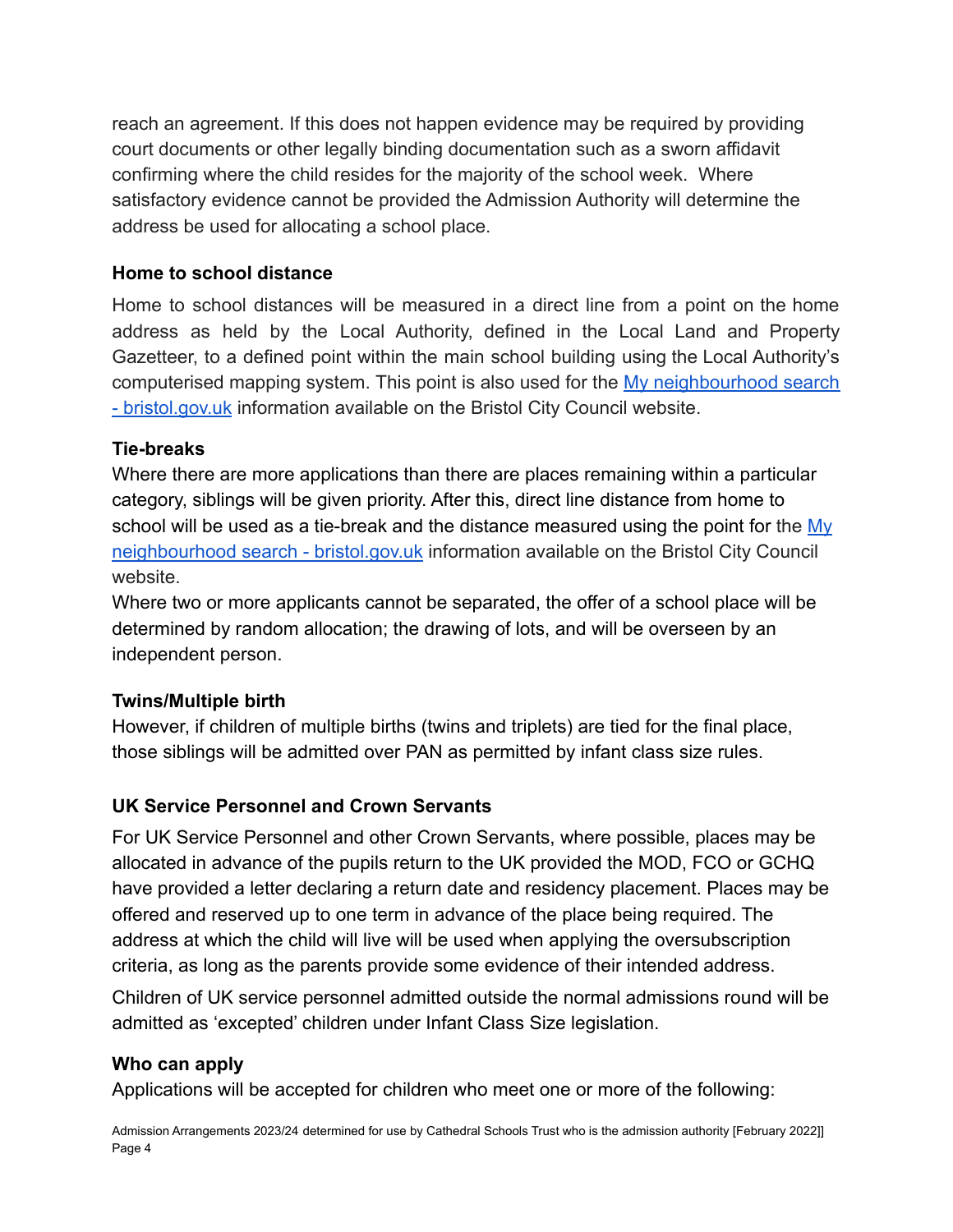- they are resident in the UK

- they hold full British Citizen Passports

- they are from countries whose passports have been endorsed to show that they have the [right to abode](https://www.gov.uk/right-of-abode) in this country

Applications for children who do not meet one of the above will not be accepted until the child is in this country.

# **Deferred Entry for Infants**

Parents/carers offered a place in reception for their child have a right to defer entry, or take up a place part-time, until the start of term beginning immediately after their child has reached compulsory school age. However, places cannot be deferred beyond the beginning of the final term of the school or until the next academic year. Children reach compulsory school age on the prescribed day following their 5th birthday (or on their fifth birthday if it falls on a prescribed day). The prescribed days are 31st August, 31st December and 31st March.

#### **Admission of children outside normal age group**

Children are normally educated in school with others of their age group; however, in exceptional circumstances parents/carers may request that their child is admitted to a year group outside their normal age range, for instance where the child is gifted or talented or where a child has suffered from particular social or medical issues impacting his or her schooling.

#### **Delayed Entry for Infants**

In addition, the parents of a summer born child (April 1st - August 31st) may choose not to send their child to school until September following their fifth birthday and may request that they are admitted out of their normal age group – to reception rather than year 1. All such requests will be considered on their merits and either be agreed or refused, on that basis. If a request is refused, the child will still be considered for admission to their normal age group.

The process for requesting such an admission is as follows:

With the application, parents should complete the form below to request that the child is admitted to another year group, and the reasons for that request;

[Form to request an out of normal age group/delayed reception admission](https://docs.google.com/document/d/1sHT67B_Gxgr8vspm-Q6M5F-hroqs7b5m/edit?usp=sharing&ouid=111971969837556975984&rtpof=true&sd=true)

Completed forms should be sent to Victoria Park Primary School, Atlas Road, Bedminster, Bristol, BS3 4QS

Email: [victoriapark@victoriaparkprimaryschool.co.uk](mailto:victoriapark@victoriaparkprimaryschool.co.uk)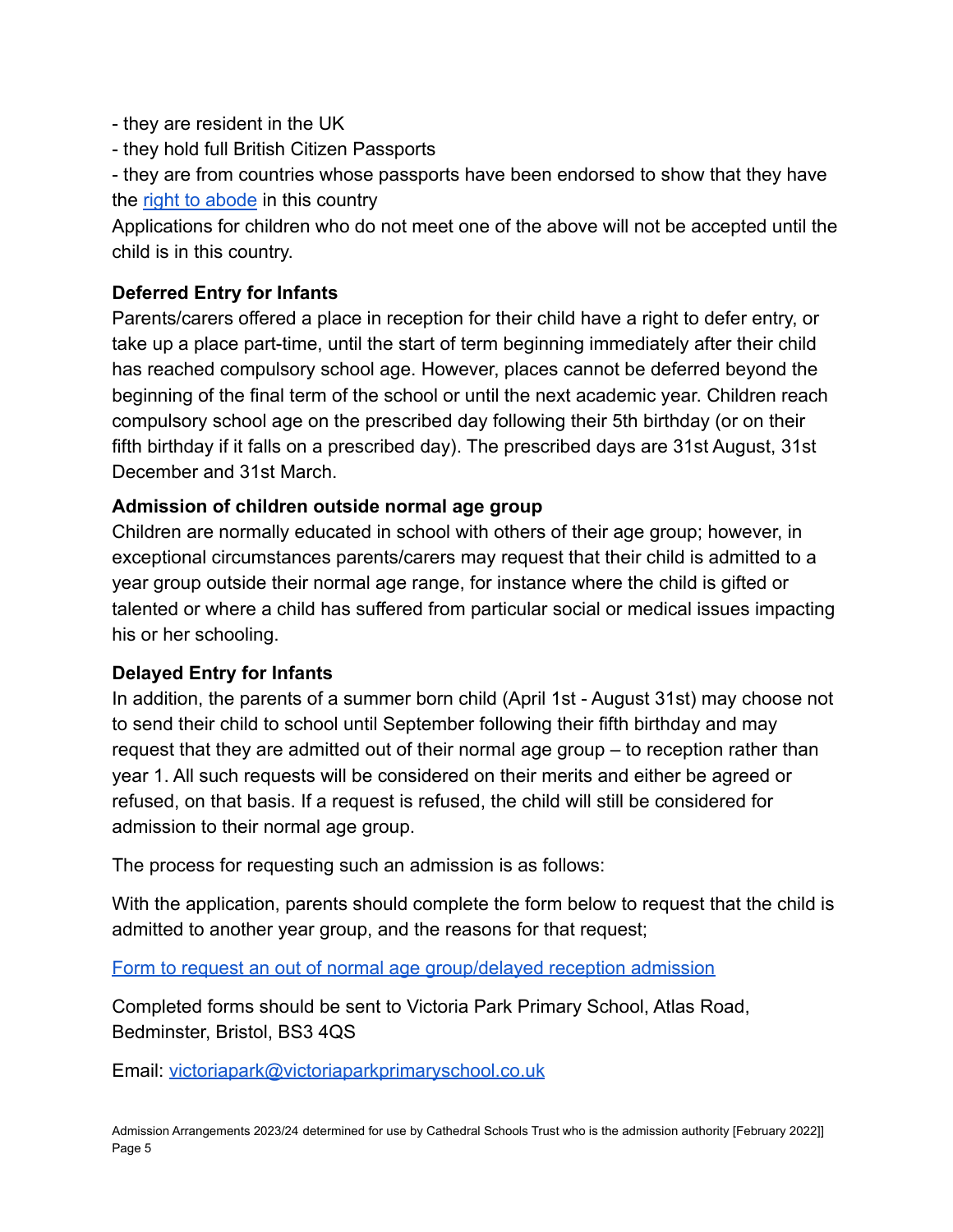Parents will submit any evidence in support of their case with the application, for instance from a medical practitioner, head teacher etc. Some of the evidence a parent might submit could include:

- Information about the child's academic, social and emotional development;
- Where relevant, their medical history and the views of a medical professional;
- Whether they have previously been educated out of their normal age group; and
- Whether they may naturally have fallen into a lower age group if it were not for being born prematurely.

The Trust will consider each case on its merits, taking into account the individual circumstances of the request and the child's best interests. The Admissions Committee along with the Head Teacher will then decide whether such an out-of-year group place will be agreed or refused. We will also ensure the parent is aware of whether the request for admission out of age group has been agreed before final offers are made, and the reason for any refusal. Requests for admission out of the normal year group will be considered alongside other applications made at the same time.

# **Waiting Lists**

The school will operate a waiting list for each year group. Where in any year the school receives more applications for places than there are places available, a waiting list will operate until 31 December in the year of entry. This will be maintained by the school and it will be open to any parent to ask for his or her child's name to be placed on the waiting list, following an unsuccessful application.

Children's position on the waiting list will be determined solely in accordance with the oversubscription criteria [1-4]. Where places become vacant they will be allocated to children on the waiting list in accordance with the oversubscription criteria [1-4]. The waiting list will be reordered in accordance with the oversubscription criteria whenever anyone is added or leaves it.

# **Appeals**

All applicants refused a place have the right of appeal to an independent appeal panel constituted and operated in accordance with the School Admission Appeals Code. The school will prepare guidance for parents/carers on how to appeal. Information on the timetable for the appeals process will be published on the school website.

# **Late Reception Applications**

The school defines a "late application" as one that arrives after the deadline date for submitting their common application to the local authority ( $15<sup>th</sup>$  January). These